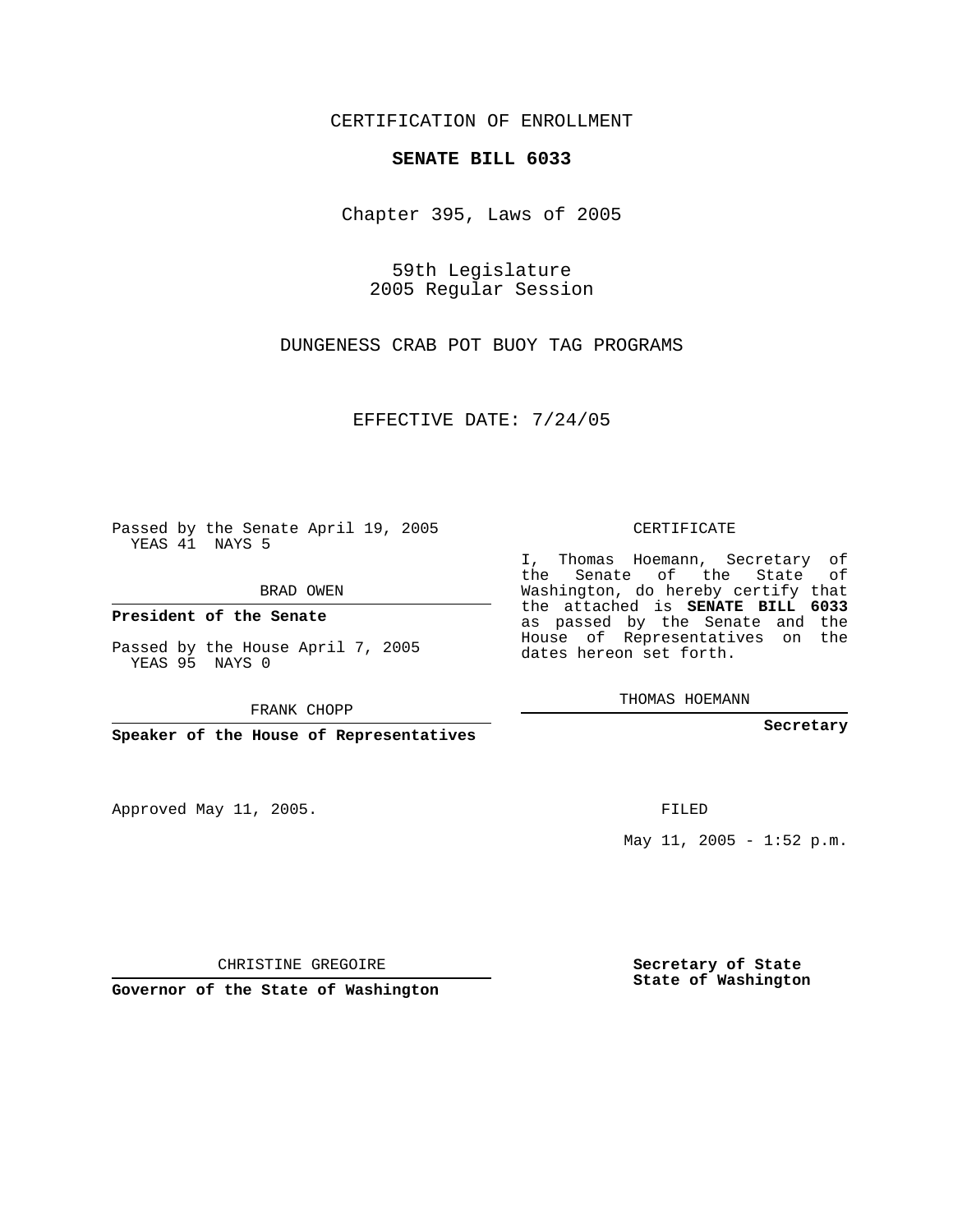## **SENATE BILL 6033** \_\_\_\_\_\_\_\_\_\_\_\_\_\_\_\_\_\_\_\_\_\_\_\_\_\_\_\_\_\_\_\_\_\_\_\_\_\_\_\_\_\_\_\_\_

\_\_\_\_\_\_\_\_\_\_\_\_\_\_\_\_\_\_\_\_\_\_\_\_\_\_\_\_\_\_\_\_\_\_\_\_\_\_\_\_\_\_\_\_\_

## AS AMENDED BY THE HOUSE

Passed Legislature - 2005 Regular Session

**State of Washington 59th Legislature 2005 Regular Session By** Senator Doumit Read first time 02/23/2005. Referred to Committee on Natural

 1 AN ACT Relating to a Washington coastal Dungeness crab pot buoy tag 2 program; amending RCW 77.70.430 and 77.70.440; and adding a new section 3 to chapter 77.70 RCW.

4 BE IT ENACTED BY THE LEGISLATURE OF THE STATE OF WASHINGTON:

Resources, Ocean & Recreation.

 5 **Sec. 1.** RCW 77.70.430 and 2001 c 234 s 1 are each amended to read 6 as follows:

 (1) In order to administer a Puget Sound crab pot buoy tag program, the department may charge a fee to holders of a Dungeness crab--Puget Sound fishery license to reimburse the department for the production of Puget Sound crab pot buoy tags and the administration of a Puget Sound crab pot buoy tag program.

12 (2) In order to administer a Washington coastal Dungeness crab pot 13 buoy tag program, the department may charge a fee to holders of a 14 Dungeness crab--coastal or a Dungeness crab coastal class B fishery 15 license to reimburse the department for the production of Washington 16 coastal crab pot buoy tags and the administration of a Washington 17 coastal crab pot buoy tag program.

18 (3) The department shall annually review the costs of crab pot buoy 19 tag production under this section with the goal of minimizing the per